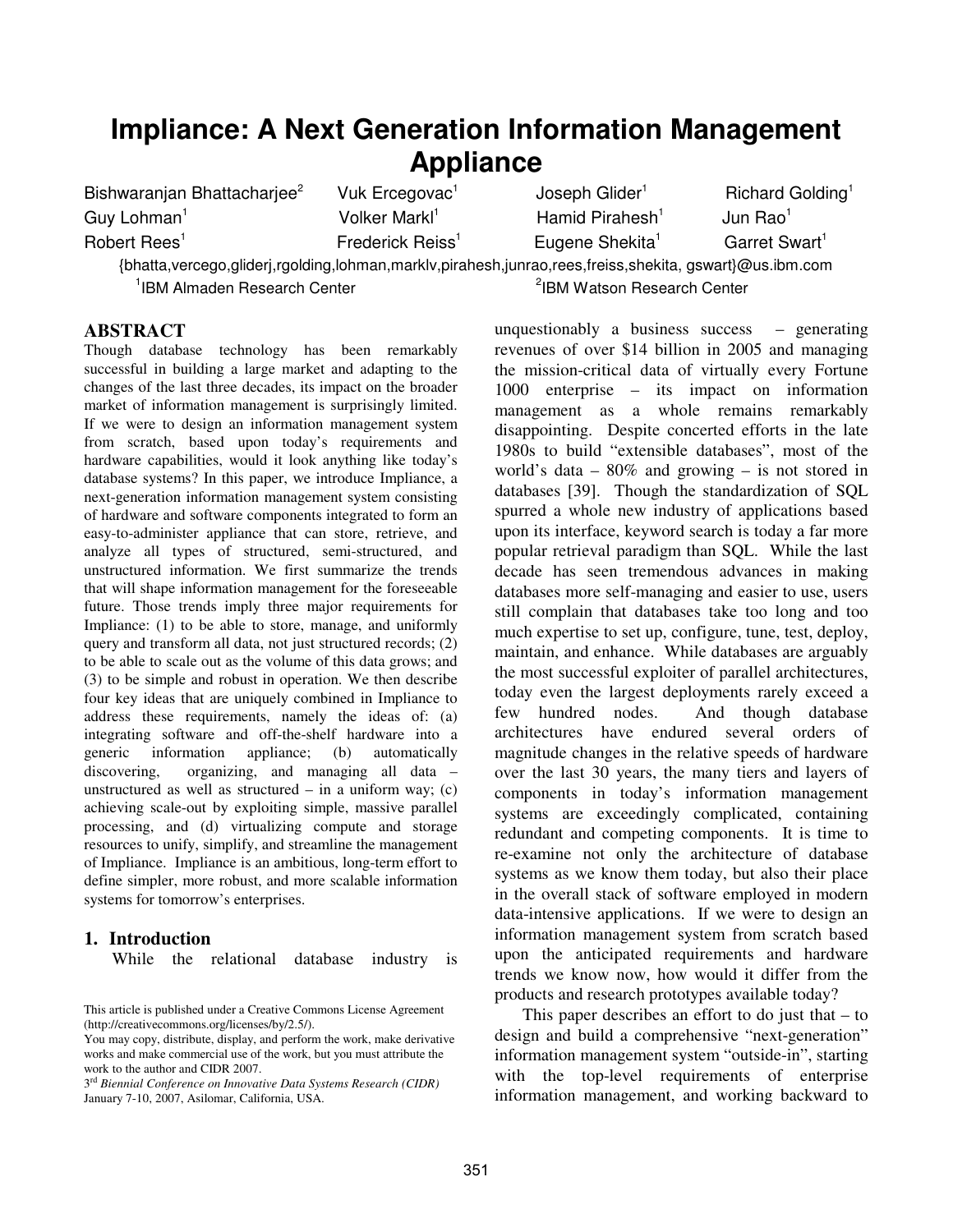define the software and hardware needed to meet those requirements. This process has resulted in a radical new architecture that integrates software and hardware into a high-function and easy-to-manage information management appliance that we call Impliance, currently being designed and prototyped at the IBM Almaden Research Center. Impliance will be capable of storing, retrieving, and analyzing all types of structured, semi-structured, and unstructured information, with low total cost of ownership (TCO), and supporting the needs of small businesses to those of the largest global enterprises.

The requirements of Impliance are motivated by the confluence of several major trends in information management:

• All data types – not just structured homogeneous tables – need to be managed uniformly by tomorrow's information management systems. The requirements for structured, semi-structured, and unstructured information are converging, requiring databases to manage huge amounts of information of various data types (PDF, XML, Text, Audio, and Video) that do not adhere to predefined schemas. Customers increasingly want to search, classify, aggregate, and analyze the content of semi-structured and unstructured data in new ways, and find today's distinct systems for database, content, and files too complicated and non-uniform in such functionality.

 Data volume growth is accelerating. Content data such as documents and digital media, as well as more structured information generated by sensors in large volumes (e.g., RFID streams), are contributing to this trend. Additionally, enterprises are retaining their data on-line longer, to comply with records retention requirements and perform longer-term analysis of business trends. Customers want systems that can seamlessly and scalably expand as an enterprise and its systems' needs grow.

 Total cost of ownership (TCO) is increasingly dominated by labor costs. Hardware and software costs already represent less than half of the cost of most IT systems, and are decreasing rapidly, while labor-related costs such as deployment, maintenance, and problem determination are increasing. Customers want systems that are easy to install, deploy, use, and manage, and that minimize the need for human intervention. Retrofitting layers of autonomic management can lead to increased complexity and difficulty of problem determination. True simplicity,

modularity, and low TCO can best be achieved by designing it into the system from inception.

 Enterprises increasingly need to integrate and analyze information from independent "silos" serving different applications, organizations, or geographies in order to support regulatory compliance, mergers and acquisitions, and other business imperatives. The current generation of information integration products gives access to the data but rarely provide a means of querying across silos based on the semantics of the data; instead cross silo analysis requires that the data be transformed into a single preferred schema/format. These deficiencies increase the cost of developing new applications and of maintaining the data; integrating systems *ex post facto* is human-intensive and thus prohibitively expensive.

 Hardware architectures have changed and scaled far more dramatically than software architectures. Current information management software products are largely based on the hardware architectures of several decades ago. While those products have shown remarkable resiliency to order-of-magnitude changes in hardware speeds and capacities, reexamining the software architecture in light of tomorrow's hardware seems overdue. Drastic improvements in hardware – including low-power multi-core blade servers, large memories (but with relatively higher latency to get to), layers of large onchip caches (with low latency), ultra-dense storage systems, and commodity low-latency networks – provide novel system building blocks that can be exploited better with new software architectures.

Based on the above trends, we identify three important requirements for the next generation information management system: (1) the ability to store and manage all types of data and to perform advanced business analytics and information retrieval on that information; (2) scalability at least an order of magnitude higher than today's database management systems; and (3) extremely low TCO by shifting human brain cycles to machine cycles. Such a system exists neither in the market nor the research lab today, which motivates our vision for Impliance.

Impliance is designed either to be installed at a customer site, or to be run by a third party service provider as a component of an online service. It will be the repository of operational, warehouse, and archival data. While Impliance will support transactions and will be a component in a distributed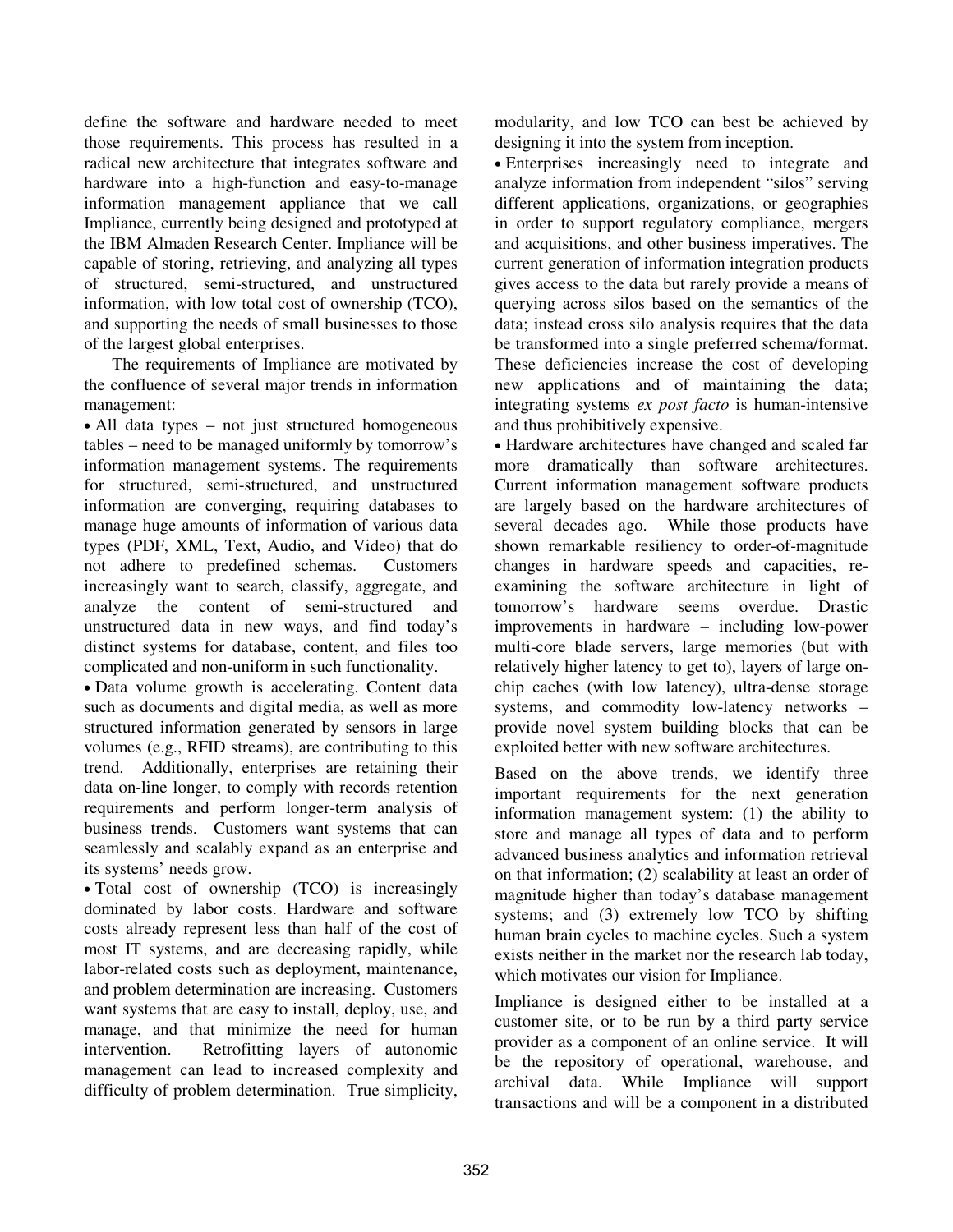system, the primary focus of our research is providing analysis and integration of information stored within a single scalable appliance, rather than high volume OLTP or global scaling across a WAN.

We first paint an overall picture of Impliance in Section 2. Then, in Section 3, we describe a few of the key ideas we are applying to address the requirements identified above. Other important issues to be solved are identified in Section 4. We summarize some of the related work in Section 5, and conclude in Section 6.

## **2. The Big Picture**

In this section, we give some example use cases indicative of the type of problem Impliance is trying to solve, and a broad overview of the functionality that Impliance provides to satisfy those use cases.

#### **2.1 Use Cases**

We first illustrate the necessity for Impliance with real business use cases whose requirements are difficult or impossible for today's software products to satisfy. This will serve to motivate the remainder of the paper.

*2.1.1 Exploiting Customer Relationship Management* Virtually every modern company has at least one center for handling customer phone calls, e-mails, and/or web-page comments, questions, and complaints. Besides maintaining customer satisfaction, these touch points with customers provide an excellent opportunity for selling more products to existing and prospective customers. An alert call center operator may recognize that the solution to a customer problem might be another product the company offers, or might even sense that the caller is open to buying additional products. Today this requires either highly trained and motivated (and hence expensive) operators, or canned sales pitches that are scripted in advance and often not appropriate for that customer. Ideally, the company would capture the customers' words and extract from them what products they know about, might be interested in, and even their opinion of the company's products. By correlating the information extracted from the text of the conversation transcripts with the profile of similar customers who are happy with what they bought, one can provide a customized offer to a customer through a combination of services and products.

## *2.1.2 Integrating Content and Data*

Today, enterprises typically manage semi-structured or unstructured information such as text, images, forms, and video using content management products. These products have very limited awareness of the semantics of the content or capabilities to search it, usually restricting search to the content's metadata. Enterprises need the ability to search the actual content and relate it to structured information from other sources. For example, insurance companies looking for fraudulent claims need to find the names of procedures or pharmaceuticals within the text of claim forms or doctors' statements, and relate that to known, structured information about the patient, the provider, the procedure, and/or the pharmaceutical. Forms filled in by claims adjustors with descriptions of vehicle damage and repairs need to be related to images of the damage and the police report of the accident, and compared with reference data from similar accidents to determine if the repair estimate is excessive. Today, the rules that relate the structured and unstructured data are diffused into the logic of dozens of applications and the results surfaced in hundreds of reports. By bringing the data together, the analysis can be systematized, executed more efficiently, and the results made available for use as the basis for further analysis and online retrieval.

## *2.1.3 Legal Compliance*

Whenever an enterprise is involved in legal actions with another enterprise, the court-ordered discovery process often requires each litigant to locate and preserve broad classes of information that may be pertinent to the litigation. Much of the relevant information is semi-structured or unstructured – such as e-mail, contracts, meeting transcripts, spreadsheets, patents, SEC filings – and some of the information is highly structured. Just finding this information, much less ensuring its preservation, can be exceedingly expensive and error-prone when the data is in diverse types of repositories and in different formats. Furthermore, the relevance of data may be due to indirect contractual relationships such as partnerships with other enterprises and may require determining the transitive closure of relationships extracted from the content. Proactive auditing is essential to detect legally dubious behavior before it reaches the front page of the newspaper.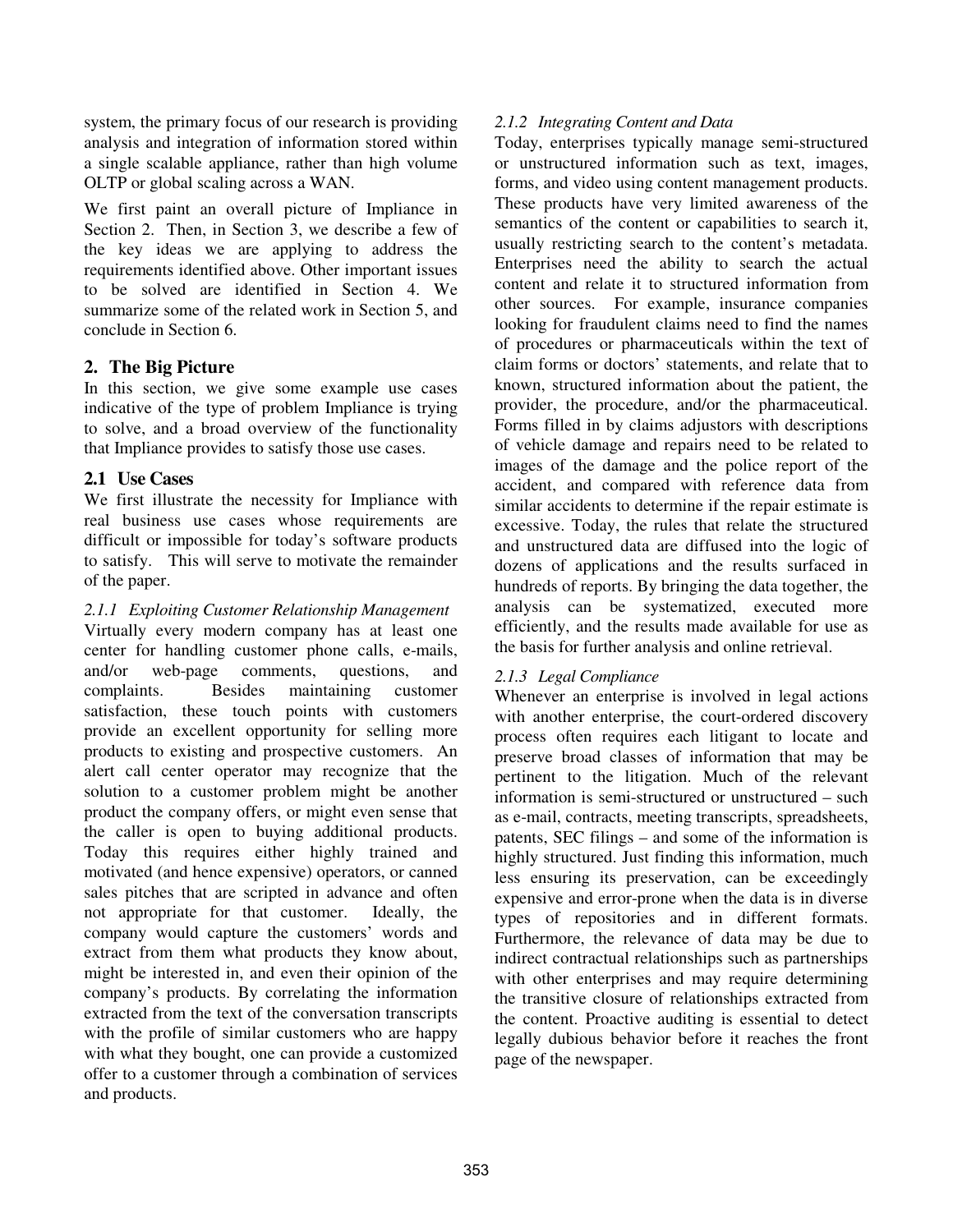## **2.2 Functionality Overview**

The use cases above provide a small taste of a broad class of informational needs not adequately met by today's diverse set of information management products, each with its own capabilities, data model, externalized APIs, management requirements, idiosyncrasies, and compatibilities. Maintaining organizations with the requisite skills for each product is an expensive headache. What customers want is greater integration of these diverse data sources, and that is the goal of Impliance.

Specifically, we have identified four major areas of functionality that span information management and that Impliance needs to unify:

- 1. Semantics. What the data actually means is provided in databases by humans via its logical schema, but in other data repositories the semantics are unknown or implicitly contained in applications, and can only be discovered or inferred from the data automatically through text analytics and annotation, image recognition algorithms, etc. Even tagged data such as XML may not have sufficient semantic information behind the tags to properly relate it, e.g. the units of measurement, how that data was collected, or what it includes and excludes. Having semantic information is a prerequisite to effectively performing the remaining three functions.
- 2. Search/query. In many cases the data is too voluminous or disparate to process in its entirety, so each use begins by obtaining a subset of the data that meets certain conditions on its content, context or metadata. For structured data, this is done with SQL; for XML it is done with XQuery; and for other data types it is typically done with keyword search, naming conventions, or by providing a unique identifier that is magically known by the requestor. The more semantic information we can extract from the data, the more we can improve the utility of this search.
- 3. Composition. Relating objects to each other and composing them into new objects creates new information that is at the heart of the value proposition of information management. In databases, this starts with joins relating objects, but it can involve much more. Composition includes integrating items from heterogeneous data "silos" to form higher-level objects, or

"quick and dirty" mash-ups that beneficially merge public web data sources with each other or with enterprise data sources. Again, this integration can be done far more effectively (and correctly!) if the semantics of the inputs are more precisely defined.

4. Aggregation. To be consumable by humans, large bodies of data must be reduced through aggregation along various dimensions, to discover higher-level models, trends, and exceptions that facilitate business decisions. Aggregation is fundamental to today's Business Intelligence and On-Line Analytic Processing (OLAP), data mining, and visualization. But aggregating entities embedded in unstructured information, such as text, is extremely hard to do today. As with composition and search, aggregation presupposes sufficient semantic information that we don't aggregate oranges and orangutans. It makes no sense to average phone numbers or salaries paid in different currencies, to doublecount revenues contained in diverse sources (e.g., e-mail and a spreadsheet), or to count the total number of completely unrelated entities.

Impliance provides these four basic functionalities for all types of data. Impliance functions as a stewing pot, a repository into which all of your favorite data can be thrown, with no preparation and in any type, schema, or format. Although you can selectively ladle out the unchanged initial ingredients immediately, after simmering on low for a while, you can also fill your bowl with an information Jambalaya: data that has been extracted through an enhanced retrieval interface, spiced with additional semantics through the discovery processes, melded together into interesting new flavors through composition, and boiled down with aggregation to produce an enriched stew of information.

As illustrated in Figure 1, the data infused into Impliance is mapped from its initial format to a uniform data model as described in Section 3.2. Once in this uniform format, the query processing engine can store it and execute queries over it as described in Section 3.3 and 3.4. The discovery process executes queries over the data and uses the results to derive annotations that are added to the data. The end user uses an interactive retrieval interface to find the desired information, optionally making use of the annotations added by the discovery process and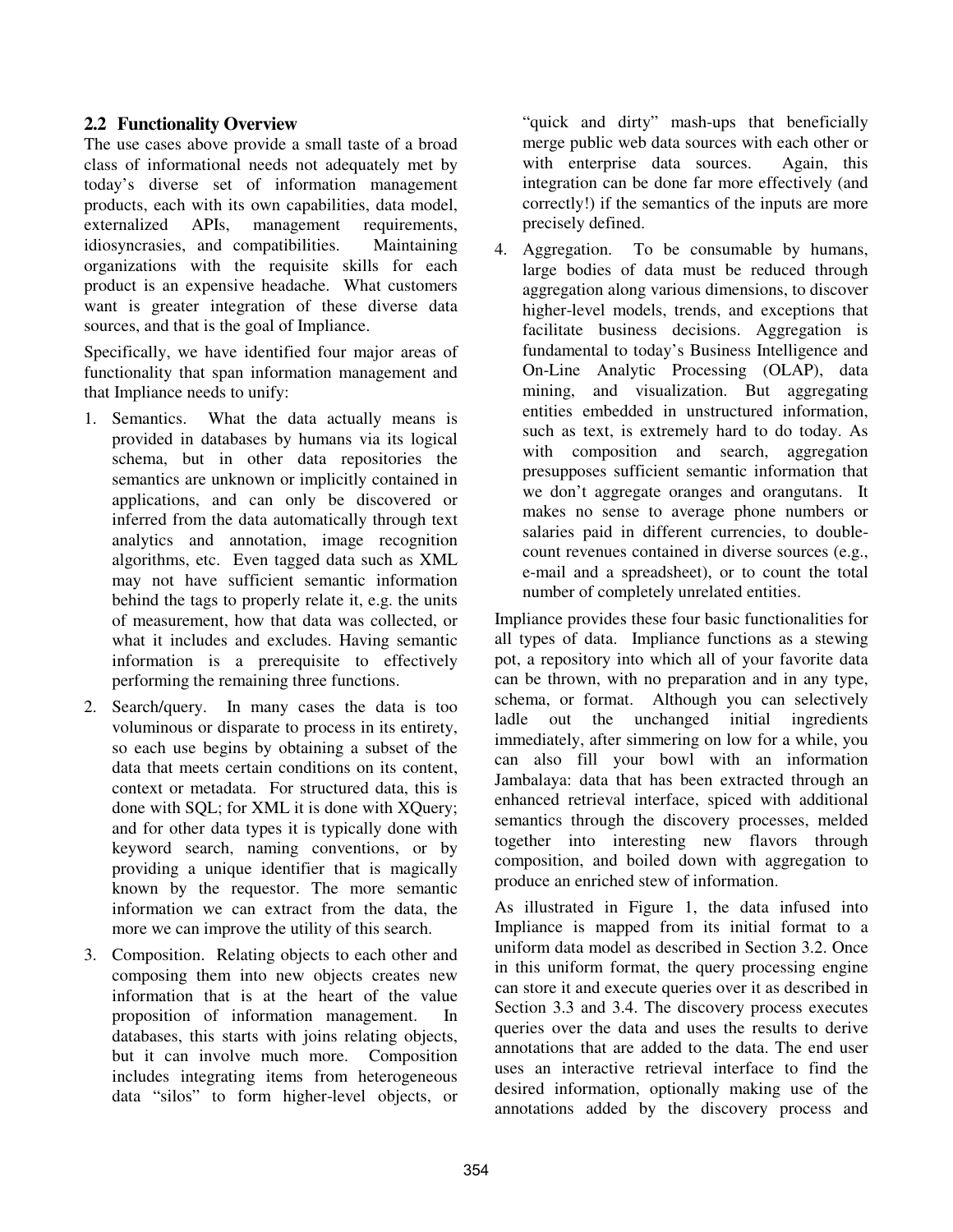domain knowledge built into the repository or the retrieval interface. Note that the query processing engine does not "understand" the annotations; instead, it supports a mixed data/meta-data model that relies on smart query construction by the retrieval interface and discovery engine to decide how to make use of the annotations.



**Figure 1: Impliance Overview**

## **3. Main Ideas**

This section summarizes the key new ideas in Impliance. While each alone may not be totally new, together they constitute a revolutionary approach to information management. Each of the ideas addresses issues related to one or more of the requirements given in Section 1.

# **3.1 The Appliance Model**

First and foremost, Impliance is an appliance that prepackages storage, servers, and software into a turnkey information management system that is operational "out of the box". Unlike traditional database machines [10], which advocated specialpurpose hardware that did not enjoy the economies of scale of general-purpose chips, Impliance exploits more cost-effective off-the-shelf, consumer-based storage, CPU, and inter-connect technologies configured specifically for information management tasks. This does not mean that one size fits all. To adapt to differing workload requirements and to "ride the technology wave" as component technologies improve at different rates, the number and type of nodes for storage, computation, and communication may differ and may evolve over time. The necessary software is pre-installed, automatically detecting which hardware components are available and reconfiguring itself if there are changes. The preinstallation and pre-configuration of the system significantly reduces the "time to value" (TTV), that is, the time between the decision to purchase a system

and when its deployment actually realizes benefit for the enterprise, the top priority of data warehouse managers, according to a recent Winter Corp. survey [39]. Using technology widely employed today for user applications, Impliance software upgrades are automatically pushed to the nodes and installed automatically according to user-modifiable policies that balance the performance and availability impact of doing the upgrade with the hope for security and reliability gains.

Another benefit of the appliance model is better integration of different software components. Such integration first enables better collaboration among those components. For example, today's database systems still have difficulty communicating to the underlying operating system and storage units the context of their reference patterns, due to the absence of proper interfaces in general-purpose systems that support anything beyond generic requests to read and write pages. As a result, operating systems and storage units end up trying to deduce the context of page requests by mining reference patterns, often prefetching pages that go unreferenced and thrashing their hypothesized pattern when the database queries change subtly, even though the database knows full well from its access plan whether those references are due to a sequential table scan or an un-clustered index scan, and when it can pre-fetch to advantage. Because Impliance controls its entire software environment and exposes to the user only the top-most information management services, extensions to interfaces of operating and storage systems can be made without affecting user applications [36]. Tight integration among layers of software can also improve efficiency by moving functionality to the best component. For instance, higher-level functionality such as aggregation and predicate application can be more easily "pushed down" closer to the storage for early data reduction. Another good example for pushing down logic is compression and encryption. The former is crucial for dealing with large amounts of data, and the latter might be required for security reasons. In contrast to the approach used in [50], the push-down logic is implemented in the software component of a storage unit, and thus can be deployed on any type of commodity hardware. To significantly accelerate the development of Impliance, its implementation will draw code and algorithms from the abundance of mature open-source and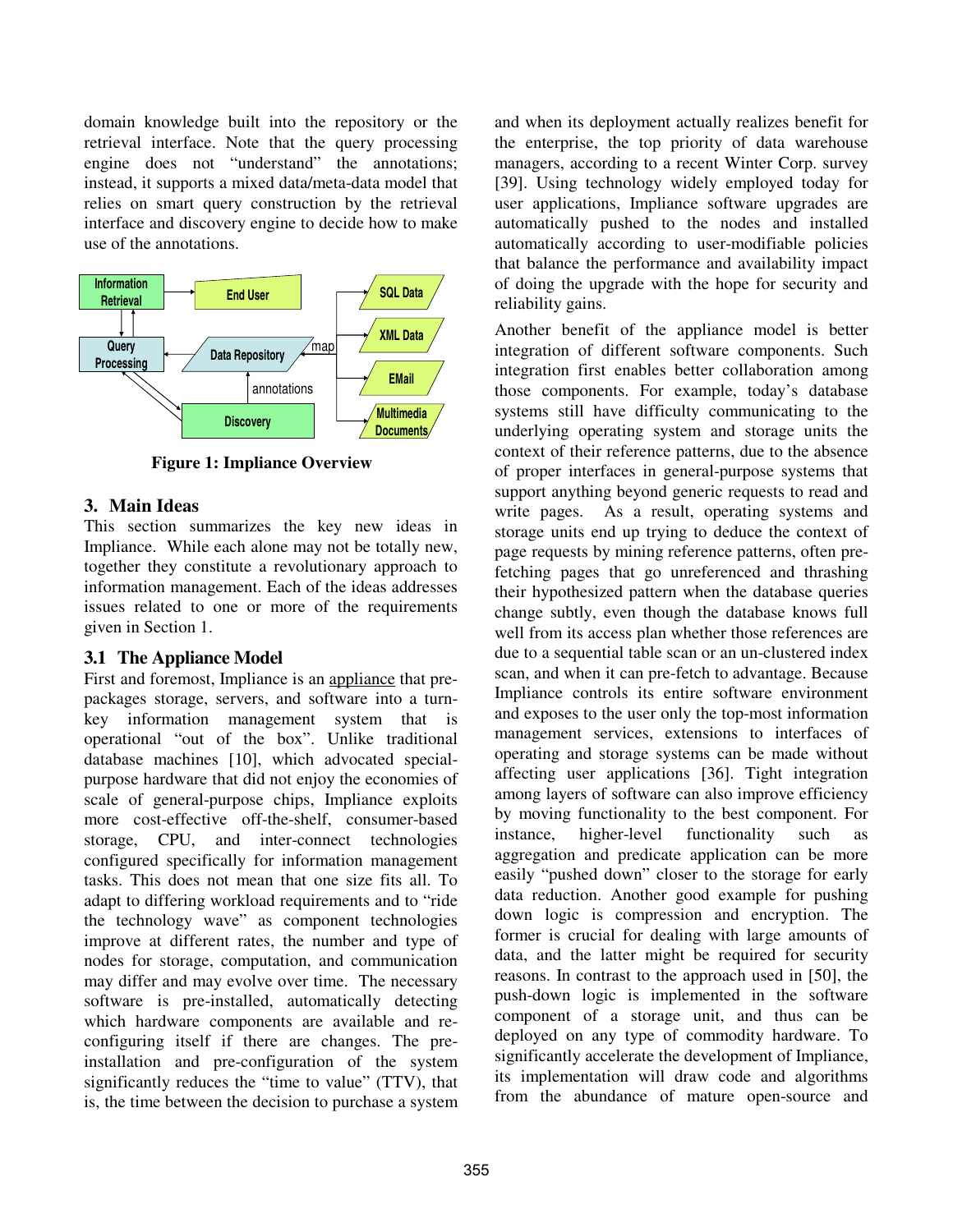commercial software in operating systems, databases, full-text indexes, and content management systems, when appropriate, but modified to exploit the datafriendly confines of the appliance environment to realize smoother integration among software components and more uniform systems management.

## **3.2 Uniform Management of All Data**

Today's systems manage different types of data in very different ways, with very different user interfaces, despite the common requirement to reliably store, accurately search the content of, and rapidly retrieve both data and metadata about that content. Databases have typically been limited to managing highly-structured data with a common format and relatively small attributes, which conforms nicely to the tables of relational database systems. Despite the best intentions of extensible object-relational [22][37] and object-oriented [38] databases, other types of data have been largely relegated to unsearchable binary large objects (BLOBs). Only in the last few years have database systems begun to treat XML as a native type, permitting declarative querying of the contents and structure of XML documents whose schemas may vary from one row to the next [8][30][34]. The repository of choice for most semi-structured "content" (documents, forms, images, video,…) in most enterprises is still content managers [44][42], which typically use BLOBs or a file system to store the content, and database systems to manage the metadata (catalog) of that content. Hence searching and querying are limited to the metadata about that content, such as its source, date of entry, and a few other critical descriptors. A recent Java content repository standard (JSR 170) [48] allows querying of metadata. However, all metadata must match a predefined JSR schema; hence schema chaos (diversity) is not supported, as in a conventional content management system. Lastly, the ultra-simple "bag of bytes" model of file systems provides a "repository of last resort" that can manage unstructured as well as structured data, but without the powerful querying capability (e.g., joins and aggregations) we take for granted in databases.

Impliance unifies the management of all data under one umbrella, providing interfaces to search structured and unstructured content and metadata alike. Similar to traditional Information Retrieval (IR) systems, we view the input to Impliance as a collection of documents (or objects), each of which may have its own schema. This way, all types of data can be incorporated into Impliance. When data is persisted, it is first persisted in Impliance's native format. It may subsequently be transformed into different formats or combined with other documents, based on common contents or access patterns, and stored in one or more transformed states that are easier to process. Impliance treats each such new version of a data item as immutable. This versioning obviates the need to update all replicas of a document consistently and synchronously, reducing the problem to determining whether any replica has the most recent version, if that matters to the application.

Impliance automatically indexes each document by its values as well as its structures (e.g., every path in the document) for efficient keyword and structural search. Unlike traditional database systems, this indexing need not take place as part of the same transaction that infused that document initially. Impliance even goes beyond a conventional IR system, however, by permitting automated information discovery at any time, not just at data loading time. All data entering into Impliance will also go through a number of asynchronous analysis phases. Impliance will optionally piggyback data mining algorithms on discovery passes, or perform both opportunistically on any page retrieved into the buffer for other reasons, to more proactively discover trends and exceptions in the data.

Much of the previous research in information discovery can be applied here. First, additional metadata will be extracted for each document by running different kinds of annotators [40][53]. This will identify not only entities such as person names and locations, but also relationships among them. Second, using schema mapping technologies [9][31], structures from different sources can be consolidated. Thus, customer purchase orders can all be searched together, whether they are ingested into Impliance via e-mail, a spreadsheet, a Microsoft Word document, a relational row, or other formats. Finally, additional relationships across documents can be identified by running various analyses on all pairs of documents (conceptually). One such example is entity relationship resolution [28]. As another example, a purchase order can be identified to reference several master data records, including detailed information about a certain customer and product. Discovered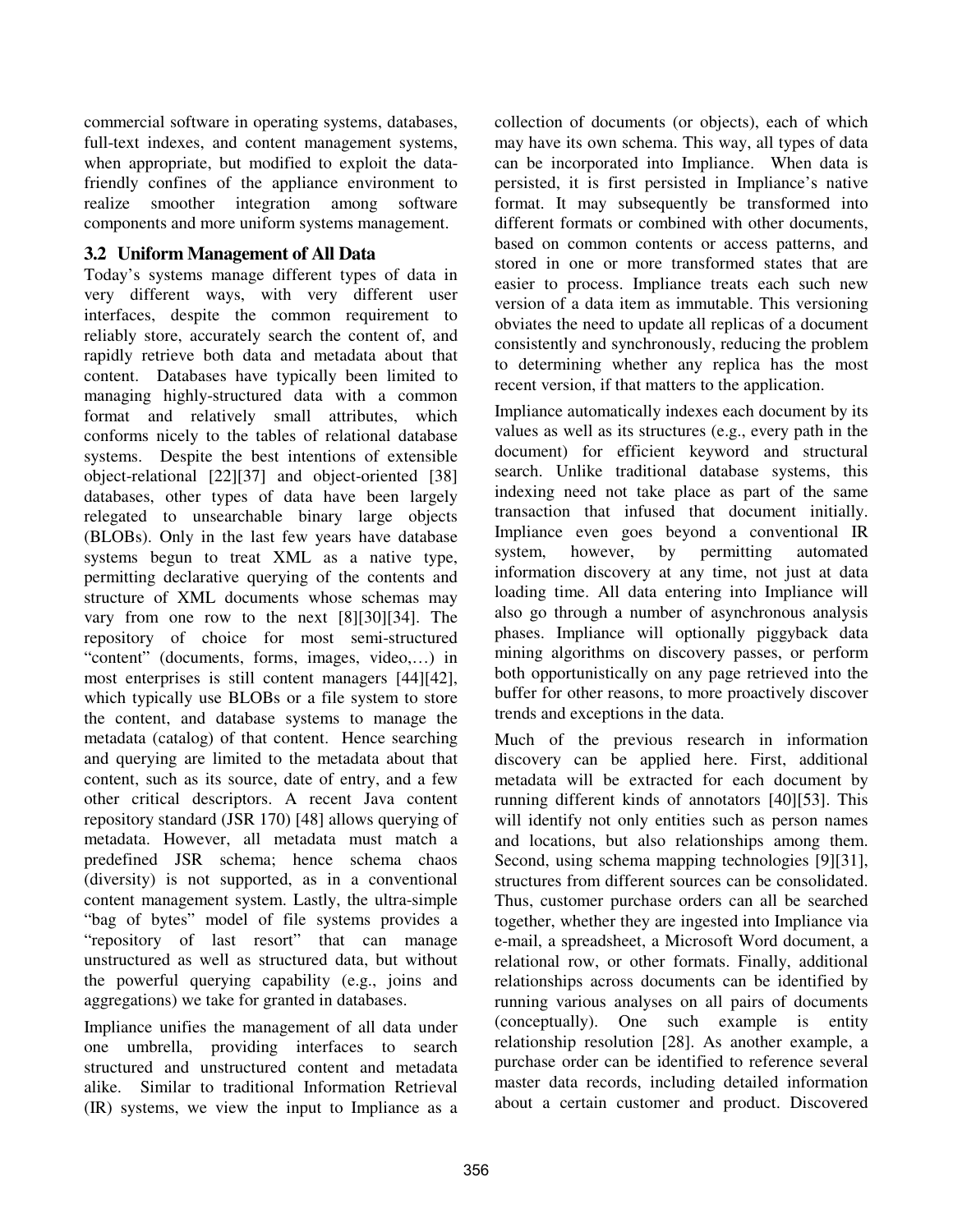relationships can be stored as join indexes and utilized at query time. Such a process of selforganizing heterogeneous data not only facilitates more accurate searching, but also meaningful aggregation, which is at the heart of business analytics. Yet in Impliance the user need not specify this structure *a priori* through a lengthy – and limiting! – process to identify the best logical and physical schemas, thereby further reducing the time to value.

Consider, for example, the insertion of a relational row into Impliance. The row is first mapped into the Impliance document model and persisted. The row can immediately be queried by SQL and retrieved without change. In the background, however, the row is annotated by annotators that have expressed an interest in this type of data and whose results are in demand by annotation consumers. The annotators create new annotation documents that refer to the initial row document, and contain information extracted from the row or additional references forming an association between this document and others already stored in Impliance. At that point the new document and its annotations can be exploited by native Impliance IR-like search components. These derived annotations and associations may themselves be exposed to SQL applications through systemsupplied views that map the native data types back into relational rows. Exploiting views in this way (Figure 2) facilitates adding new functionality to existing applications without having to rewrite the entire application to use new APIs.



**Figure 2: Impliance Data Modeling**

#### *3.2.1 Query Interfaces*

Impliance will support two query interfaces. The first one is keyword-driven search, and can immediately be used out of the box. The conventional keyword search interface is simple, but weak for business

analytics. Multi-faceted search [27], or guided search, which has been leveraged by search engines such as Endeca [43], iPhrase [47] and Solr [35], provides more analytical functions such as drill-down and drill-across of the search results, while at the same time masking schema complexity from the user through interactive navigational links. We envision an interface for Impliance that extends the concept of faceted search by incorporating more sophisticated analytical capabilities than just counting entities in one dimension, via a sequence of processes that guide the user. For instance, such capabilities will include some flavor of joins and aggregates in traditional relational terms, as well as certain mining operations. Semantic information discovered since data loading time will be exploited for query answering as well. In essence, we are proposing a query interface that brings together keyword search, faceted search, and aspects from traditional OLAP in order to accommodate imprecise search and exploit rich structure that is discovered over time.

The second, more powerful query interface supported by Impliance is intended for building applications that access information through more structured search. We are still in an early phase of understanding the requirements of such a query language. Our preliminary study suggests that it will be a graphbased, web semantics-oriented query interface [6], and designed to facilitate application-level user interaction for query refinement. For example, given two pieces of data, we should be able to ask how they are connected. Traditional structured query languages such as SQL and XQuery can be mapped to this new query interface.

# **3.3 Simple, Massive Parallelism for Query Processing**

A typical Impliance installation will consist of several instances of Impliance deployed in geographically separated locations for disaster recovery as well as load balancing. Physically, Impliance consists of a set of devices deployed in one or more racks, connected to each other with a high capacity network and connected to external networks and power in many places. However, its clients and administrator see a single system image. We now focus on the internal design of a single Impliance instance.

In order for a single instance of Impliance to be able to scale from a one-terabyte small business to a multi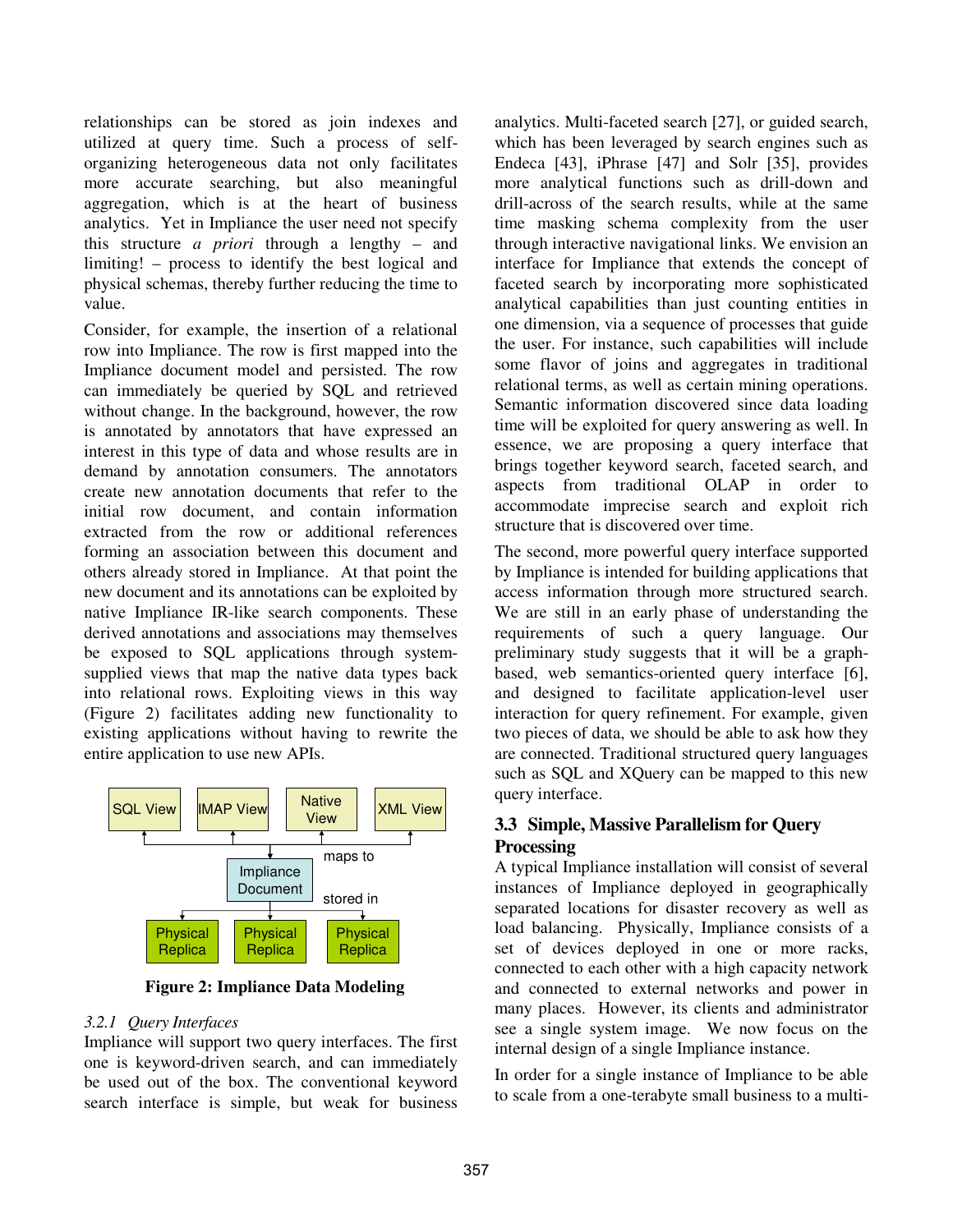petabyte enterprise, the storage and data processing capabilities must be scalable over three orders of magnitude and a wide variety of workloads. To do this while minimizing the resource and, more importantly, the administrative requirements, Impliance needs an efficient way of organizing the storage, computations, and the topology of the underlying hardware. We introduce a novel systems topology and processing architecture that scales in a way that is appropriate to the workload. Each Impliance instance consists of a number of nodes, topologically differentiated into three flavors, each optimized for a particular style of computation based on their connectivity, but each supporting the same execution environment (depicted in Figure 3). These node types correspond to the most popular distributed computing paradigms in use today, but are novel in their use in tightly-coupled combination.

- Data nodes have direct ownership of a subset of the persistent storage, and are the most efficient when performing operations on that storage. Data nodes are sized to balance their computing capability and their I/O bandwidth, but they can be a bottleneck if the data stored on a data node is heavily used.
- Grid nodes perform analytic computations. They may be pulled into a "work crew" to perform longor short-term operations, and have no long-term state. Grid nodes may offer specialized computing capabilities, such as a hardware accelerator, and have the lowest cost per cycle.
- Cluster nodes are responsible for making consistent locking and caching decisions on data within data consistency groups. Such nodes are good at scalably performing many small consistent updates over a large set of data, but being a part of a consistency group requires overhead for heartbeats and for reacting to nodes joining or leaving the group.

For example, a query can be parallelized by performing full-text index search on a set of data nodes, which then send the reduced data to a set of grid nodes for joining, sorting, and group-wise aggregation, the results of which are sent to a set of cluster nodes to drive a set of updates. For better resource utilization, each operation could be executed on any of the node types. However, the scheduler assigns operators to compute nodes based on which operators execute more efficiently – or with greater



**Figure 3: An Impliance Cluster**

scalability – on a particular node type, the communication pattern of the operator and the availability of resources within the system. Because Impliance is an appliance, it knows about and can model all of its constituent operators and compute nodes, so it can make informed scheduling decisions. Compared with conventional massive parallel systems [16], this architecture makes it easy for Impliance to scale data and processing independently: Add more data nodes to provide additional data capacity or throughput; add more computing nodes to support additional users or applications [26]. As new specialpurpose blade hardware becomes available, it can be assigned to run software components that can exploit its capabilities. For example, Cell Blades [52] have excellent vector processing and capabilities and are promising for tasks like compression, encryption and image analysis. Note that both querying and proactive discovery share the same system infrastructure, but exploit it in different ways.

Given a query, Impliance determines an execution plan to deploy in the above infrastructure. Instead of implementing a full-fledged cost-based optimizer as a conventional database system does, we propose to build a simple planner that allows only a few limited choices of the underlying physical operators. Such a planner is desirable because it offers predictable performance (as opposed to optimal performance) and obviates the need for maintaining complex statistics, both of which help reduce a significant amount of TCO present in managing a traditional database system. We believe that such a simple planner is feasible for several reasons. First, we are willing to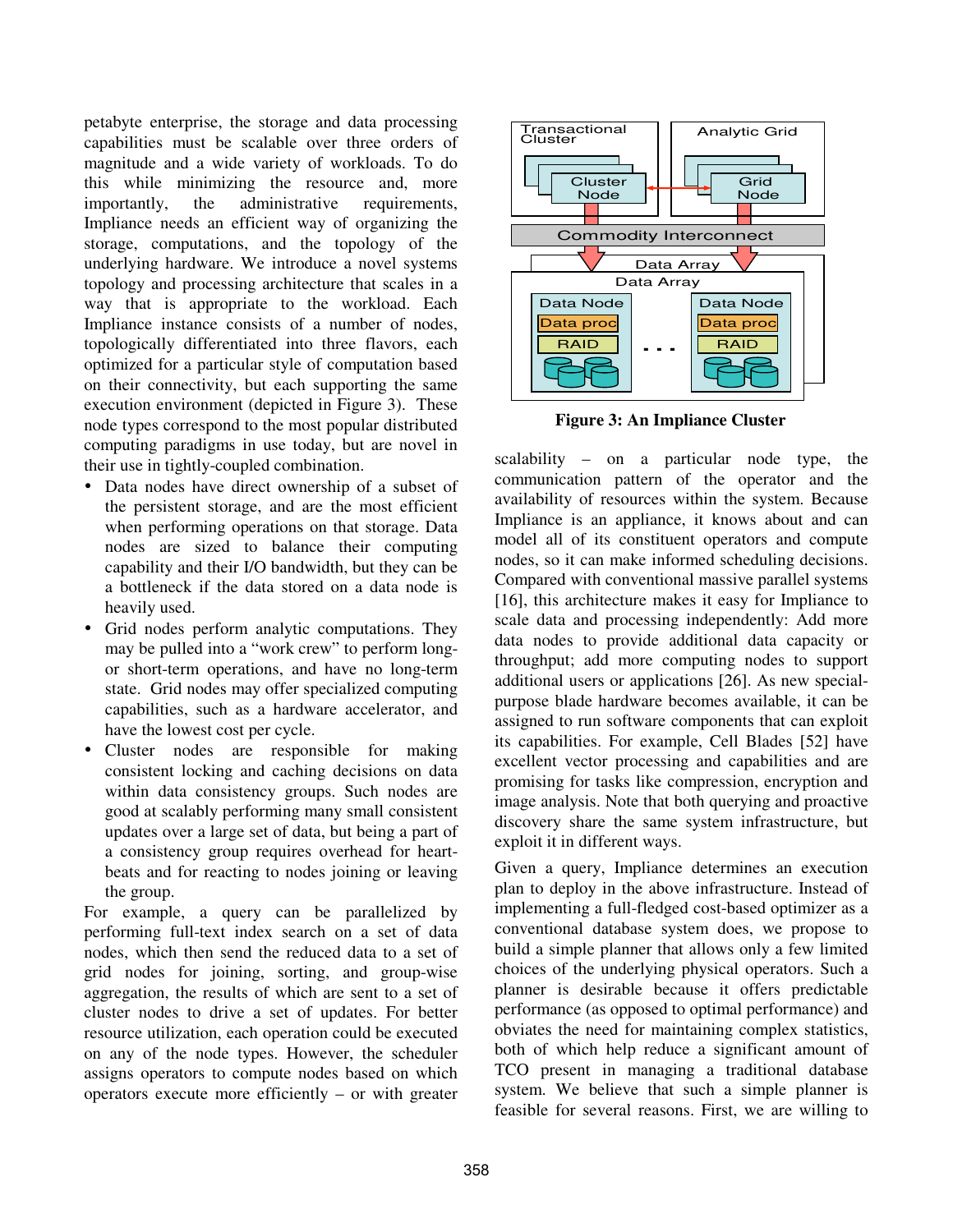use more hardware resources to reduce the number of different physical operators that we have to implement and choose from. Second, we can take advantage of the characteristics of the retrieval interface and the underlying data. For instance, given a keyword-search interface that requires only the topk results, indexed nested-loop joins may always be the preferred join method. As another example, if data is imprecise by nature (e.g., because of fuzzy annotation), the process of summarizing query results can be simplified, since exact answers are not meaningful anyway. Third, the field of adaptive query processing [5][29][32] has advanced significantly over the past six years, and we can borrow and extend some of the techniques to make query operators selfadaptable at runtime.

In addition to interactive queries, an Impliance cluster will run a series of continuous background tasks, such as extracting structured annotations from existing documents. Annotation extraction requires the capabilities of all three node types. Data nodes perform *intra-document analyses:* tasks like entity extraction and sentiment detection within a single document. The output of intra-document analyses may be fed to grid nodes for *inter-document analyses* that identify relationships spanning multiple documents. Finally, cluster nodes are responsible for persisting newly extracted structures and relationships reliably and consistently.

To speedup search queries, Impliance may embed a full-text indexer such as Lucene [24] and Indri [46]. However, we will need to extend those off-the-shelf libraries to meet new requirements in Impliance. For example, for certain kinds of documents, the text indexer has to support hierarchies natively. Techniques of indexing semi-structured data such as XML [18] can be adopted here. Also, for efficient multi-faceted search, it may be useful to extend the payload in the index with additional structured data. Finally, it is important to be able to incrementally maintain the index, especially when structured annotations are added continuously.

# **3.4 Compute and Storage Resource Virtualization**

In order to achieve its scalability goals, enterprise deployments of Impliance will be organized as potentially thousands of interconnected nodes constructed from commodity hardware components.

Realistically, we expect these nodes to be heterogeneous in composition over time, especially as hardware is upgraded over time. Each node may consist of varying amounts of processing, memory, and disk storage capability. Nor do we assume uniform communication latency between any two nodes; rather, we assume that compute and storage resources are available as collections of smaller groups of tightly-coupled clusters.

In order to unify and simplify its management, Impliance will virtualize this diverse set of compute and storage resources by introducing the notion of a resource group: a group of tightly-coupled nodes (together with their attached storage) that can be assigned the role of cluster, grid, or data storage service, as described in Section 3.3. In order to scale to very large numbers of nodes, we organize and manage these resource groups in a hierarchical fashion [1][20].

The cost-effective autonomic management of these resource groups is a key factor in meeting our goal of reducing both the TCO per byte of data stored, as well as the time-to-value. There are two aspects to this management: execution management and storage management.

Execution management is the task of assigning parts of any task to resource groups, depending on the availability of those groups' resources. For example, it may make sense to execute part of a query such as predicate application on the storage nodes, in order to obtain highest performance and avoid affecting grid nodes. At other times, however, the storage nodes may be too busy serving data for many different analyses, and so moving more work to grid nodes will be preferred. Execution management also includes scheduling prioritized tasks, i.e., managing queues of long-running analysis tasks and properly interleaving these analysis tasks with the execution of queries with more stringent response-time requirements.

Storage management is the task of determining how and where to store the system's data, including how much to replicate the data for reliability. Some data, especially data users have added, will require high reliability, and some will require the kind of regulatory protection mandated by Sarbanes-Oxley. Other data can be re-created with varying amounts of effort, such as data derived by analytics or redundant versions of base data to enhance access or reliability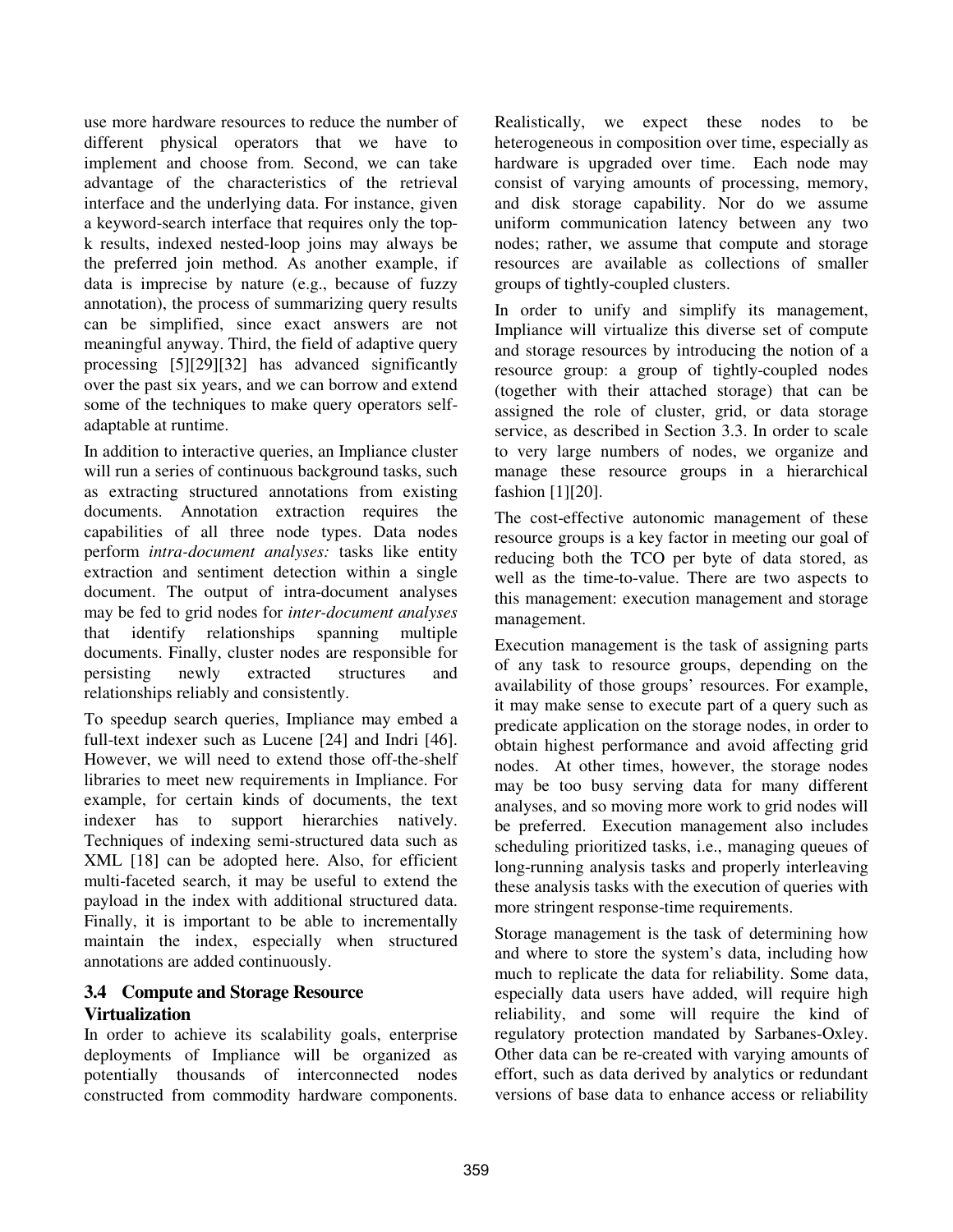(e.g., materialized views, indexes, and replicas). Some data requires extra protection, not because it is itself important, but because access to other important data relies on it.

In today's information systems, the administrator has plenty of knobs to turn, at the storage level (choosing the RAID level), in the file system (replication and data placement), information manager (caching and block size), and cluster manager (priority and resource assignment) to implement a desired service level. Our goal is for Impliance to tune all these resources autonomically, perhaps not as well as the best administrator can tune the most configurable products, but instead to utilize resources well enough to deliver cost-effective performance.

For scalability, we envision a hierarchical treatment to both the execution and storage management tasks. At the bottom of the hierarchy are resource groups that provide a pool of compute and storage resources that meet a high-level specification of performance, capacity, and reliability, and act together in the role of cluster service, grid service, or data storage service. Each group manages itself autonomously by scheduling work locally with respect to these service levels and ensuring that the proper amount of resource is available.

Higher in the hierarchy are components that perform macro-level scheduling of jobs to resources groups, as well as components that act as brokers for facilitating the transfer of resources between groups. For example, when a group reports the failure or loss of a resource, it can contact a broker to help it acquire resources from some other group that is willing to relinquish them. Similarly, when new compute or storage resources are added, brokers offer these resources to the groups that will make best use of them.

## **4. Other Issues**

Security and versioning are important to Impliance, but are not the initial focus of our research. Since Impliance is designed for enterprise information management, it needs to support policy-driven access controls in such a way that information is provided to the right people, and only to the right people. Another aspect of security is monitoring and auditing. Impliance should be able to trace the lineage [13] of a piece of data as well as queries that have accessed it

[2]. Security is the focus of recent enterprise search offerings from both Oracle [51] and IBM [45].

Another important issue is versioning. Because of auditing requirements and the abundance of low-cost storage capacity [21], Impliance does not update data in-place. Instead, changes are implemented as the addition of a new version. We are still investigating whether we should only support a simple sequential versioning primitive and let various other versioning schemes be built on top of it, or directly support more complex ones, allowing branching and merging of versions, as in typical source-code management systems.

# **5. Related Work**

Because of its ambitious scope, Impliance builds on a wide base of published research literature. Integrating Information Retrieval (IR) and database systems is currently a hot topic. For example, [3] tries to incorporate keyword search into conventional relational database systems for simplified data exploration, while [12] outlines the benefits and challenges of integrating database and IR technologies. The main research topics identified include user-defined ranking functions and a rankaware optimizer and algebra. More recently, [25] proposes using "dataspace" to handle all types of data. The basic ideas include schema integration on demand, supporting multiple data models, and exploiting human attention. [4] advocates a tight integration of the functionality of databases and content management systems. The Infosphere project [9] aims to develop a next-generation integrated database management system that incorporates advanced techniques in information integration, content management, and data warehouse systems. While a lot of the ideas are complementary to Impliance, none of them uses the appliance model or shares the focus on the scalability and TCO issues that Impliance does.

Internet information providers such as Google, Yahoo and MSN need to store, manage and retrieve all Web data, which has a size in the order of tens of terabytes in 2005. They have all chosen to build certain kinds of information management infrastructure in-house. For example, the Google File System [19] is a scalable distributed file system and provides fault tolerance while running on inexpensive commodity hardware. Sitting on top of Google File are a highly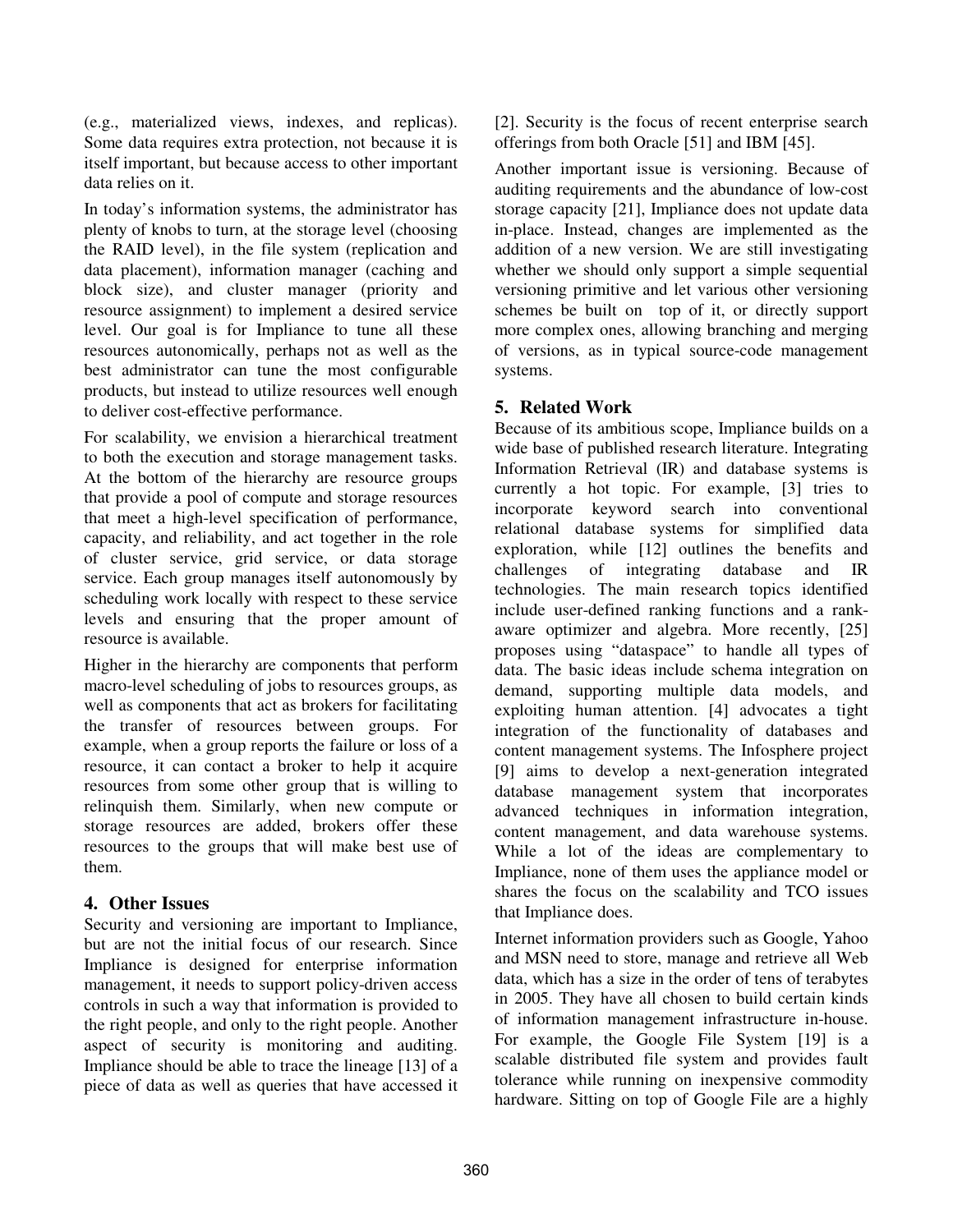scalable programming model, called MapReduce [15] and a programming language Sawzall [33]. Using MapReduce and Sawzall together, developers can write and schedule jobs that perform sophisticated analysis on a large data collection. The developers only need to design the logic of a job, and the infrastructure handles parallelism, fault tolerance, and workload balancing. More recently, Google implemented Big Table [11], a distributed storage system for managing structured data that scales to terabytes. Similar to the relational model, Big Table provides an abstraction that simplifies the logic design of a job. Such infrastructures exist in Yahoo and MSN as well. For example, Yahoo has been heavily involved in an open source project, Hadoop [23], which implements a distributed file system and MapReduce in Java. MSN uses Dryad [17], a programming model for a distributed environment (similar to MapReduce). We note that IBM also offers an information integration product DataStage [14], which supports a distributed programming model for ETL (Extract, Transform and Load).

Industry has not been idle in the data appliance market. Netezza [50] and Datallegro [41] both offer appliances for business intelligence applications on relational data. Similar to Impliance, they integrate the hardware and software to reduce the time to value, and rely on simple, massive parallelism to reduce TCO. While Netezza adopts the idea of database machines [10] by using proprietary disk controllers for faster data access, Datallegro uses general purpose hardware, as does Impliance. However, Impliance is intended for managing all types of data, not just relational data, and is designed to scale larger. Google Base [7] provides a service that allows various types of data to be published in a simple way, and to be searchable using a keyworddriven, facet-like interface. In comparison, Impliance focuses more on proactive information discovery, richer business analytics, and data management.

Traditional middleware providers also recognize the need to support heterogeneous types of data within an enterprise. For example, both Oracle Secure Enterprise Search (OSES) [51] and IBM Websphere Information Integrator Omnifind Edition [45] enable many different types of data to be crawled and searched in a secure way. Again, the interfaces that they support are not as advanced as Impliance. In Figure 4 we summarize qualitatively the differences



between Impliance and other systems, along the dimensions of scalability, TCO, and modeling and querying power. On the low side of the data richness axis, NetApp [49] provides file system appliances that scale up to 500 TB.

## **6. Conclusions and Future Directions**

This paper described Impliance, a next-generation information management appliance that is currently under design at IBM Almaden Research Center. The goal for Impliance is to become a high-function, easyto-administer system that is capable of storing, retrieving, and analyzing all types of structured, semistructured, and unstructured information, has low total cost of ownership (TCO), and scales out from small businesses to the largest global enterprises. Impliance can be either delivered directly within an enterprise, or be used to build an online service serving multiple enterprises. To achieve our ambitious goal, we employ four key ideas in the design of Impliance: using the appliance model; managing all data using a single data model; simple, massive parallelism; and virtualized management of compute and storage resources. We plan to collaborate extensively with people both inside and outside of IBM to invent and incorporate the best technologies needed for Impliance's data representation, discovery, retrieval, management, etc.

## **7. REFERENCES**

- [1] Michael Abd-El-Malek, et al: Ursa Minor: Versatile Cluster-based Storage. FAST 2005
- [2] Rakesh Agrawal, et al: Auditing Compliance with a Hippocratic Database. VLDB 2004: 516-527
- [3] Sanjay Agrawal, et al: DBXplorer: A System for Keyword-Based Search over Relational Databases. ICDE 2002: 5-16